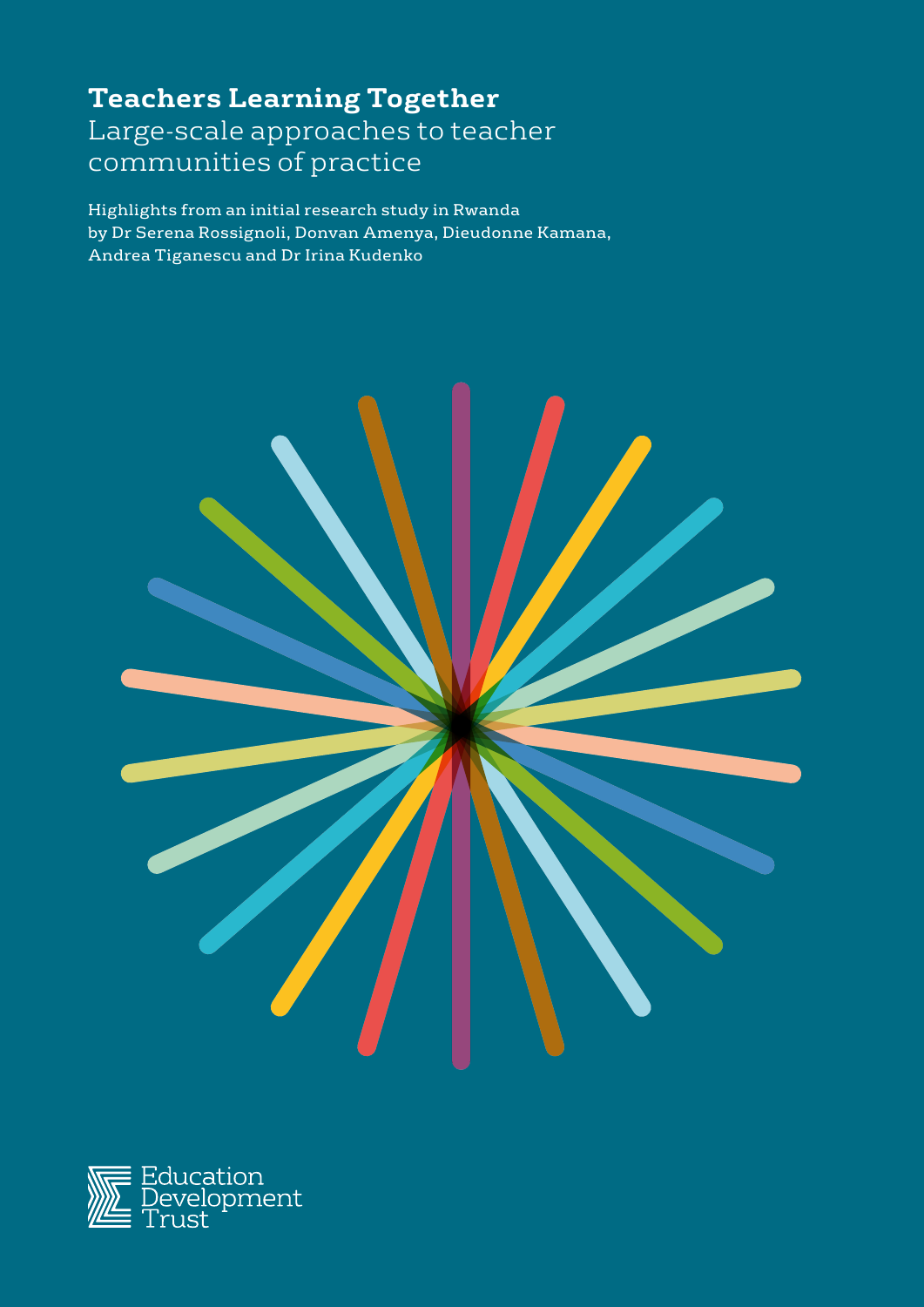## Welcome to Education Development Trust

### **About us**

Education Development Trust, established over 50 years ago as the Centre for British Teaching and later known as CfBT Education Trust, is a large educational organisation providing services for public benefit in the UK and internationally. Our work involves school system improvement through reforms in accountability, school workforce development and school collaboration for governments and partners worldwide.

We have successfully implemented education programmes for governments in the Middle East, sub-Saharan Africa, South East Asia and the UK, using evidence-informed solutions which we co-design with clients and partners according to local need and context. Our partners include donors such as the Department for International Development and the Department for Education in the UK, the European Commission and the World Bank, and research partners such as the University of Oxford, University of Durham, Brookings Institute and the Education Commission.

### **Our commitment to research and learning**

Education Development Trust's large scale delivery is underpinned by evidence and research. As a registered charity, we reinvest a percentage of our surplus into a publicly available programme of educational research. We also invest in an ongoing Research and Development cycle to rigorously review the impact of our own programmes, generate new evidence on what works, and share insights to support broader debate and policy.

The evidence and lessons shared in this report are part of this ongoing commitment to Research and Development.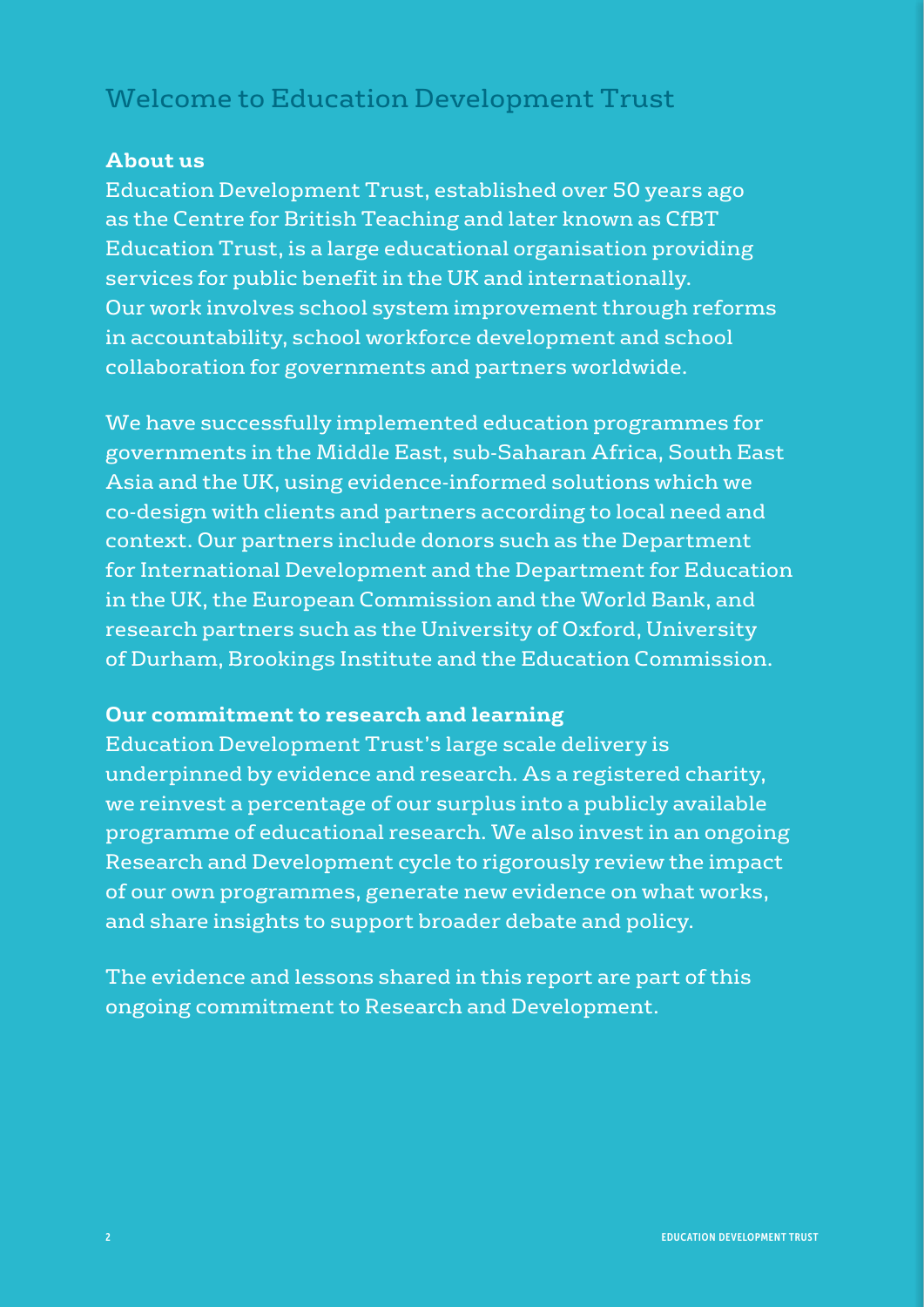# Foreword

35,000 teachers across Kenya and Rwanda are currently taking part in an exciting new professional development programme, with the potential to impact the learning of over 2.6 million learners. Through two ambitious UK-aid funded initiatives, teachers have the opportunity to participate in school and clusterbased communities of practice (CoPs) where, in collaboration with their colleagues, they take charge of their professional development agenda by sharing experiences and supporting each other to improve their teaching practice.

The CoPs take place in a wide range of challenging contexts, from urban slum settings in Mombasa to isolated village schools on the shores of Lake Kivu. They cover numeracy, literacy and English teaching techniques from early to late primary, and cross cutting practices such as inclusive pedagogies. More than 3,300 schools are taking part, and stakeholders at all levels of the Rwandan and Kenyan education systems – including head teachers, coaches and school-based mentors – are involved in supporting the CoPs to thrive.

Early signs have been promising. An external evaluation of the first phase of the programme in Kenya found gains in girls' literacy outcomes compared to a control group.<sup>1</sup> In Rwanda, just a few months into the programme, both English and maths teachers' competencies in inclusive pedagogies have improved.

We believe these two initiatives in Kenya and Rwanda are a vital opportunity for the global education community to learn more about 'what works' at scale to improve quality teaching and learning.

This research, *Teachers Learning Together*, is Education Development Trust's investment in this learning agenda. As an evidence-led organisation, we invest annually in a programme of research and  35,000 **TEACHERS** taking part

 2,600,000+ **LEARNERS REACHED** 

 3,300+ **SCHOOLS INVOLVED** 

development to generate new evidence on what works, and share insights to support broader debate and policy.

Over the next 18 months, our aspiration is that *Teachers Learning Together* will help us to share lessons on the potential of CoPs as a low cost intervention to transform teaching and learning, and to understand more about the local system conditions under which they can flourish.

This report outlines some of our early insights as we begin to analyse the findings from the baseline research phase in Rwanda carried out in early summer 2019. The results from the Kenya baseline will be available in early 2020.

Charlotte Jones Global Head of Research and Development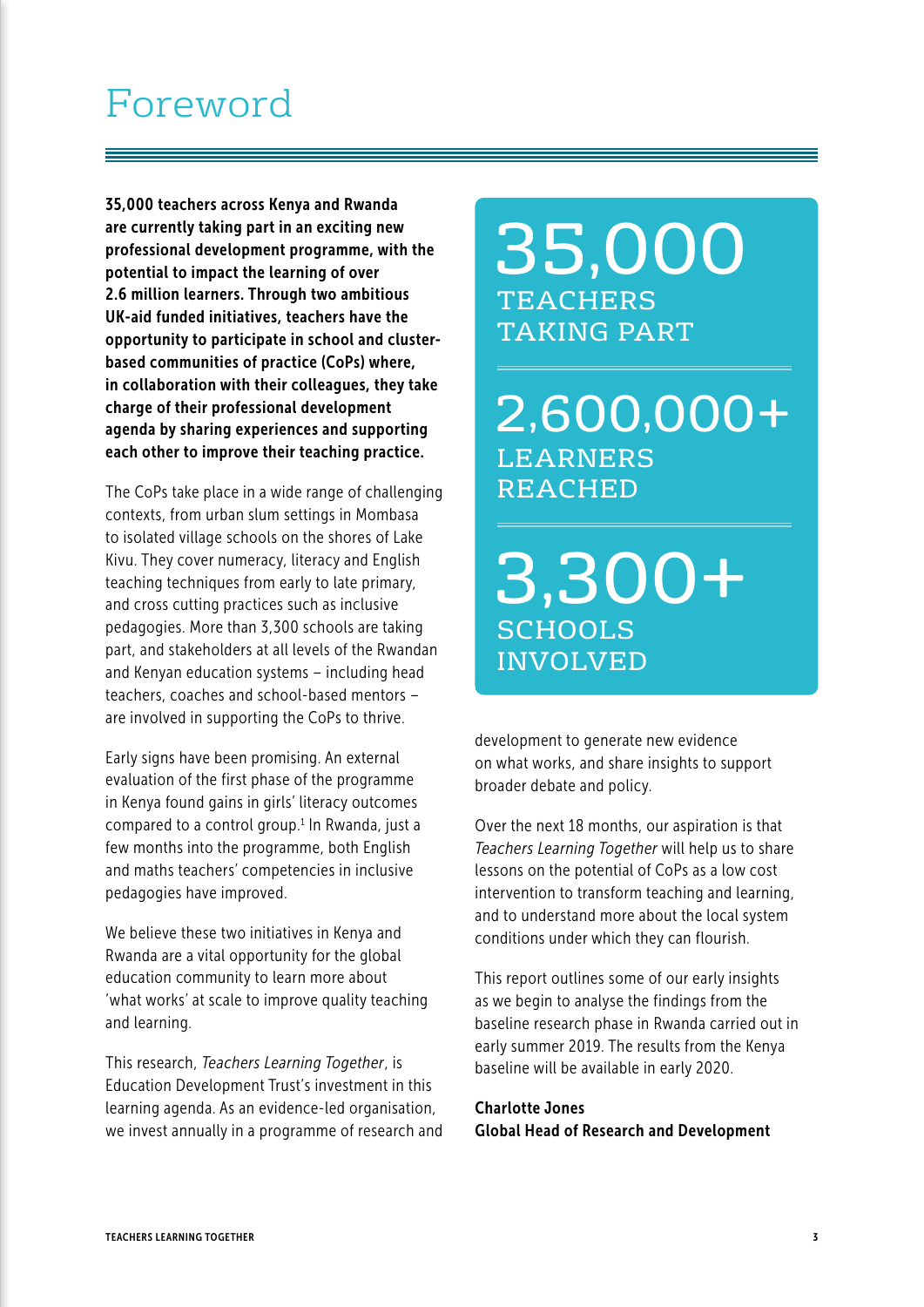# 1. Introduction

## The global learning crisis – why a focus on communities of practice?

CoPs are a promising response to the global learning crisis. A large body of evidence affirms that teaching quality is the single most important school-based influence on student learning outcomes.2 As a result, there is a global consensus that improved teaching must be at the centre of education reforms. Most donors and governments have responded with large investments in teacher training; for example a recent analysis of World Bank funding shows that two thirds of education programming in recent years has included an element of teacher professional development (PD).<sup>3</sup>

Yet a lot of investment in teacher PD fails to improve teaching quality and student outcomes. Despite this large expenditure, recent studies show a dramatic and worrying variation in its effectiveness.4

However, there remains an urgent need to understand 'what works' in teacher development, and under which system conditions, so that policymakers can focus their investment with confidence.

TWO THIRDS OF EDUCATION PROGRAMMING HAS INCLUDED AN ELEMENT OF TEACHER PROFESSIONAL DEVELOPMENT

The latest international evidence shows that a highly promising area of practice is collaborative professional development: when teachers learn together and work collegiately in CoPs, their professional learning is more effective.<sup>5</sup> Alongside other critical factors, such as strong subject knowledge, learning collaboratively can accelerate improvements in teaching quality. It helps to reignite teachers' motivation, build confidence and generate sustainable improvements in teaching practice and, ultimately, student learning outcomes.

## Why is research in this area important?

Firstly, there is a lack of evidence on low cost adaptations of teacher development solutions, which have potential to scale in lower resource contexts. Most evidence on collaborative teacher professional development is from high income contexts, and there are few studies which look at low cost adaptations. What should these teacher networks structures look like to be cost effective at scale?

Secondly, it is not enough to understand what makes an effective CoP meeting. In order to go to scale, we need a better understanding of the contribution of wider education system actors – school leaders, coaches, district officials – to the success of CoPs. What is the role of local change agents in facilitating the CoP experiences? How should we build the capacity of school leaders and other stakeholders to optimise impact? These kinds of questions are at the centre of current debates on successful scaling in education systems, and a call for more evidence on the contribution these members of the education workforce can make.<sup>6</sup>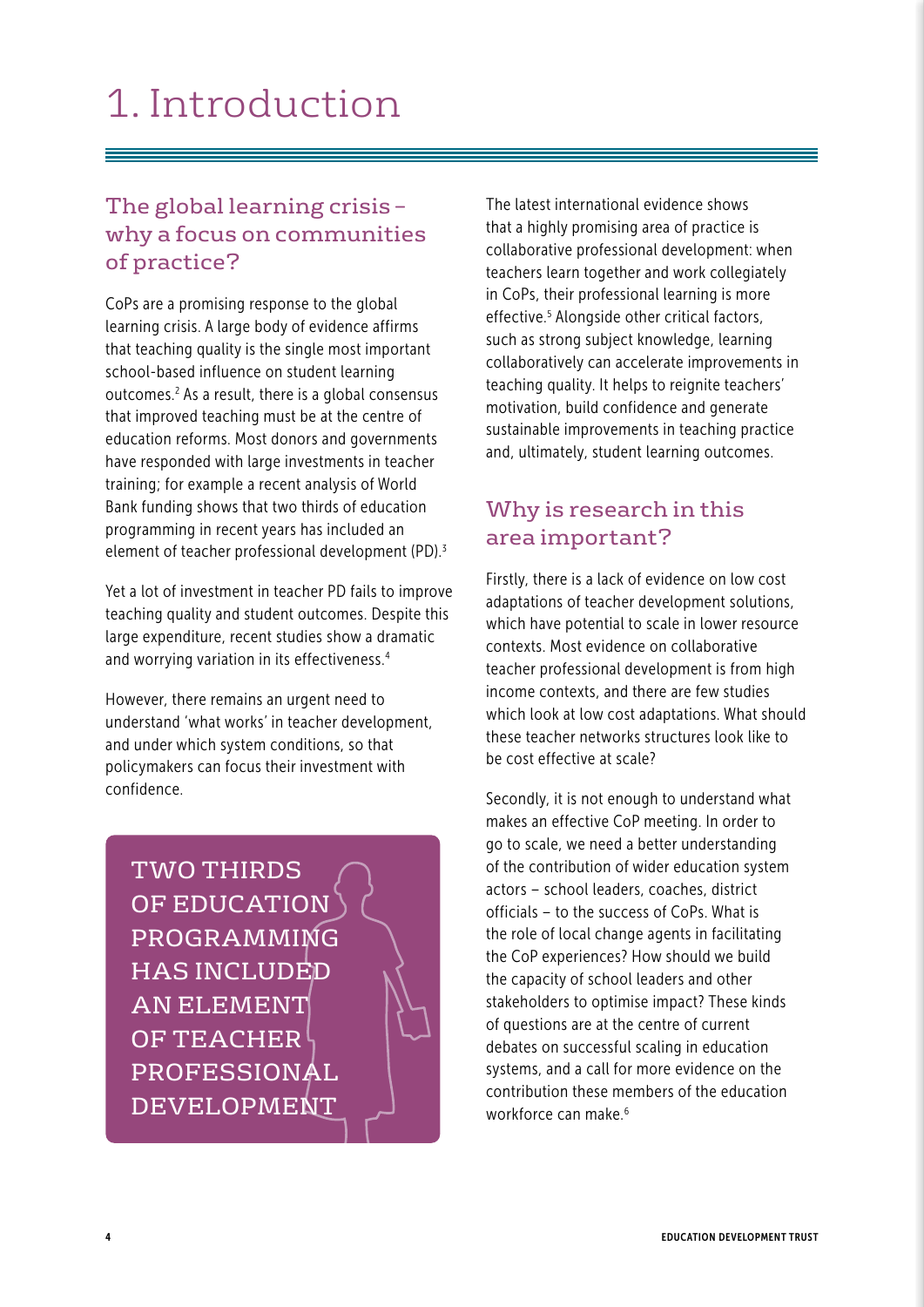### What are the research aims?

The Teachers Learning Together research will help to fill this evidence gap by investigating promising CoP models in two large scale programmes in sub-Saharan Africa, asking:

**Question 1** What is the impact of CoPs on teaching practice and teacher motivation?

Question 2 What are the features of effective CoPs?

**Question 3** What is the role of system level actors – such as school leaders, coaches and subject supervisors – which help CoPs to flourish at scale?

The results will be used to create a model for effective CoPs, with success indicators for implementation at school and system level. A draft of this model is shared in this report. As well as contributing to the wider policy debate on effective teacher development, findings from the study are being shared on an ongoing basis with delivery teams and local education agencies, to feed into ongoing programme adaptations.

## About the communities of practice in Kenya and Rwanda

The two initiatives in Kenya and Rwanda are particularly interesting case studies of teacher CoPs. Both programmes aim to improve foundational learning outcomes for all learners in challenging contexts by offering continuous and practical support to educators with CoPs at the heart of their professional development. The CoPs are based on the best international evidence. They support teachers to discuss learning from recent training, coaching or their own teaching activity, and to share their experiences of implementing new techniques. Both programmes seek to build the capacity of local education system actors – such as school leaders or coaches – to deliver and support the CoPs.

There are some interesting differences, which take account of the local education system roles and capacity. More details on these local models are shown overleaf.

#### Research methodology

#### Overall methodology

The research uses a mixed-methods approach, combining both qualitative and quantitative methods. The design will help to test the connection between various features of teacher collaborative learning and teaching outcomes over a year-long period, and to explore how and why CoPs support changes in teaching practice and motivation.

Since the CoP design differs across the two programmes, we had an opportunity to apply different models of quantitative research to generate more robust findings on best practice in teacher collaboration. In Kenya the research uses an experimental design which compares treatment and control groups; in Rwanda the research employs a quasi-experimental design which compares the impact of CoPs on teaching practice and motivation for participants with different exposure levels due to phased programme roll-out.7

#### Baseline methodology for Rwanda study

The baseline insights in this report are derived from surveys with almost 100 schools across the 30 districts in Rwanda, and 270 teachers. In addition, in-depth qualitative interviews were conducted with 27 teachers and focus groups with 10 headteachers.

At this baseline stage, teachers were asked in a survey about the effectiveness of their CoPs and this information was used to group CoPs into three categories (high, medium and low performing). Quantitative analysis (principal component analysis)<sup>8</sup> was used to create indexes for thematic areas, which are discussed in the findings section.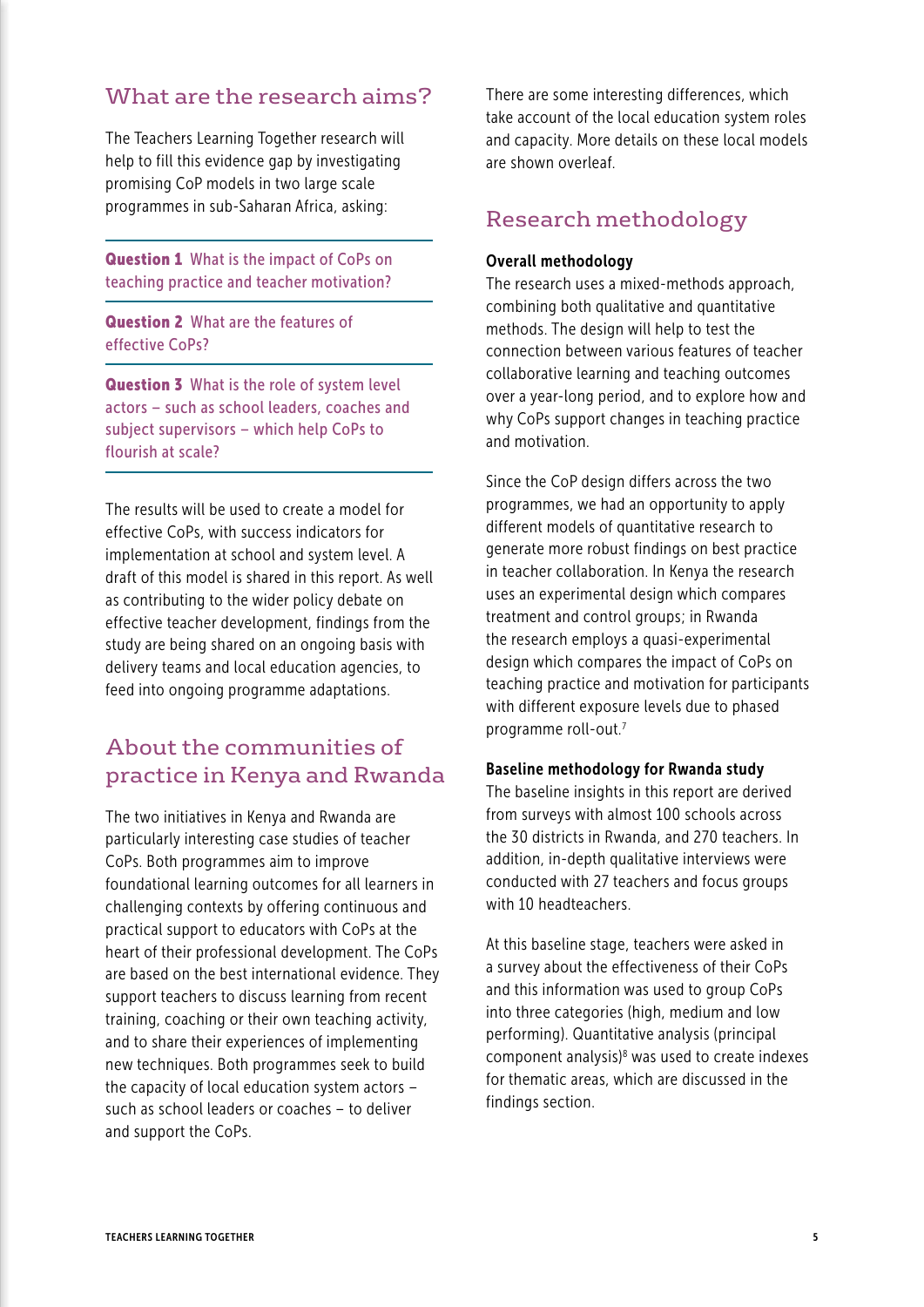# About the programmes in Rwanda and Kenya

Both the Girls' Education Challenge-Transition (GEC-T) in Kenya and Building Learning Foundations (BLF) in Rwanda are funded by DFID and implemented by consortia led by Education Development Trust (including Ananda Marga Universal Relief Team (AMURT), Concern Worldwide, Kesho Kenya and Pastoralist Girls Initiative (PGI) in Kenya and VSO and the British Council in Rwanda). The GEC-T programme aims to reach 63,000 girls currently in primary school. The BLF programme aims to improve learning outcomes in English and mathematics of 2.6 million children enrolled in grades P1-P3. The CoPs in Kenya and Rwanda are highly tailored to local needs, with contrasting models:

### In Kenya

CoPs are cluster-based, with 100 CoPs operating across 500 schools. They combine maths and literacy teachers. Teachers meet monthly in their clusters, and the CoP is facilitated by an itinerant Instructional Coach who also works with teachers on a 1:1 basis. The coach identifies key challenges and good practice before each CoP, supporting teachers to discuss their practice. There is currently no major role for school leaders in the model.

## In Rwanda

CoPs are school-based. There is a mathematics and an English CoP in each of the 2,600 schools (5,000+ CoPs in total). The CoP meetings are monthly and led by teachers themselves and are scheduled for the end of each unit which they follow in their subject specific toolkit. School leaders, School Mentors, School Subject Leaders, and district officials have a formal role in supporting and enabling the CoPs.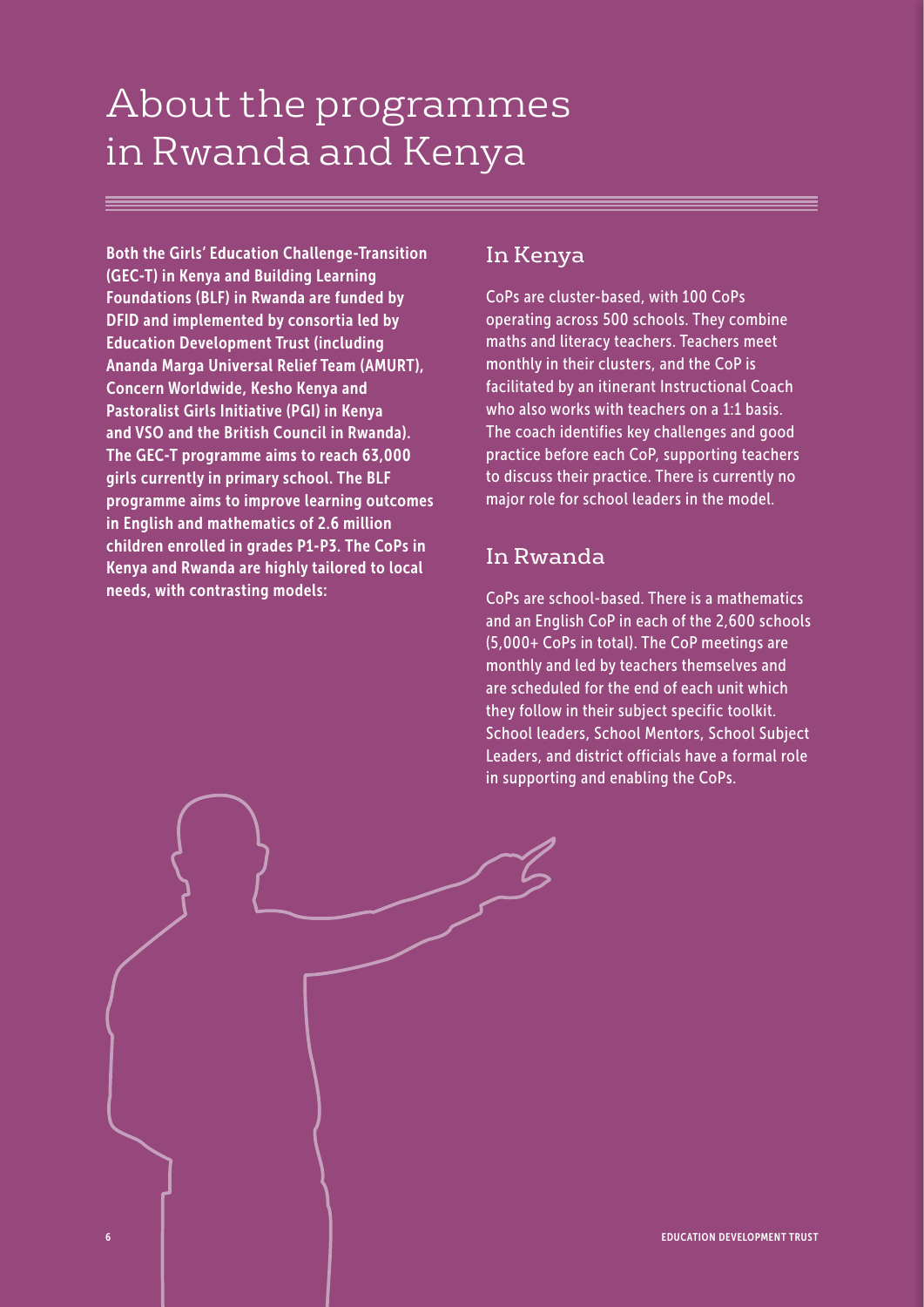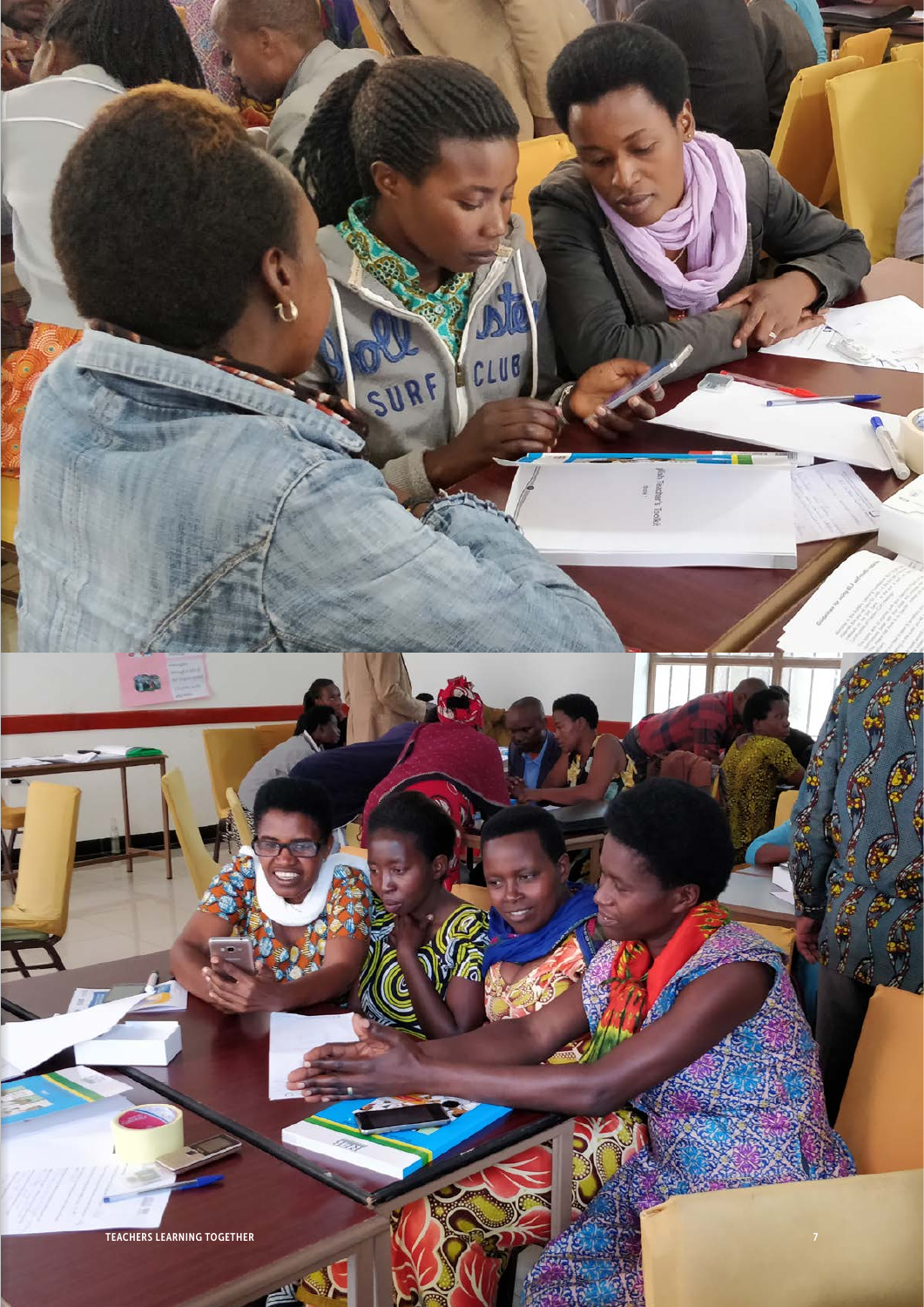# 2. The key characteristics of effective communities of practice

## A draft model for communities of practice success at scale

Preliminary findings from Rwanda have allowed us to address research questions 2 and 3. We have identified four characteristics associated with effective CoPs:

1 Teachers use high quality content in the CoP meeting to have a professional dialogue on teaching and learning

2 Teachers foster a culture of collaboration in the CoP meetings

**3** There is appropriate governance, leadership and facilitation of the CoP meetings

4 Key enabling conditions are in place for the CoP meetings

Within these four areas, we have identified 15 success indicators. These are discussed in more detail in the sections that follow. There are many areas of overlap between the indicators and several factors are also mediated by cross cutting considerations which we will discuss in the following sections, such as the maturity of the CoP. These are marked by an asterisk.

The model suggests that CoP effectiveness depends on wider institutional and enabling factors, as well as how the CoP meeting functions itself. These insights could be particularly useful for policymakers when considering how to scale CoPs within different local education systems.

#### **1. HIGH QUALITY CONTENT AND PROFESSIONAL DIALOGUE**

The discussion is structured through the use of high quality resources, such as toolkits and videos

There is a professional dialogue which includes sharing common problems, providing collegiate challenge and discussing solutions to classroom experiences

Teachers spend time planning action points to implement after the meeting

#### **2. A COLLABORATIVE CULTURE**

Individuals feel there is equal opportunity to participate

Participants trust, support and encourage each other

#### **3. APPROPRIATE GOVERNANCE, LEADERSHIP AND FACILITATION**

Subject leaders provide subject specialist support to CoPs

School leaders empower teachers to lead the CoPs\*

Teachers are free to set the topic for discussion\*

Teachers play a role in deciding the format and organisation of the CoP

School leaders enable and support teachers to attend

School leaders put in place accountability structures to follow up on learnings and actions from the CoPs

#### **4. KEY ENABLING CONDITIONS ARE IN PLACE**

There is adequate time and space allocated for the meeting

Teachers have access to resources needed for the meeting

Teachers are given flexibility over the language of discussion

\* Mediated by wider factors such as the maturity of the CoP (see discussion in the sections which follow)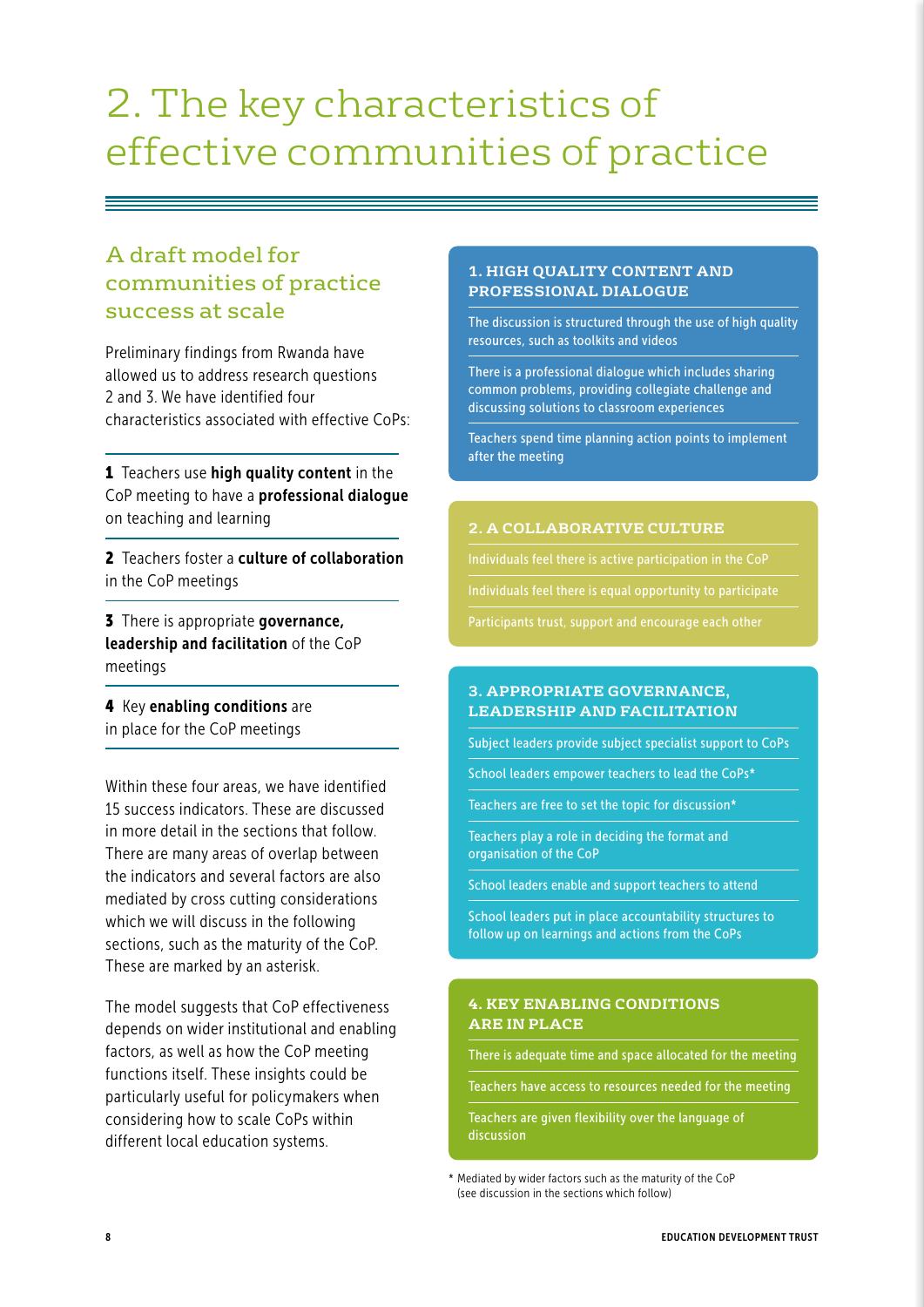Success indicators for effective CoPs based on preliminary results from the *Teachers Learning Together* study in Rwanda

WIDER SUPPORT FOR COPS

REAGULATE GOVERNANCE, LEADERSHIP AND FACILITY CONTENT AND FACILITY CONTENT AND FACILITY

**PROFESSIONAL DIALOGUES** HOW CoP MEETINGS FUNCTION

> **EFFECTIVE COMMUNITIES** OF PRACTICE

N COLLABORATIVE CULTURE

E. KEY ENABLING CONDITIONS ARE IN PLACE

TEACHERS LEARNING TOGETHER 9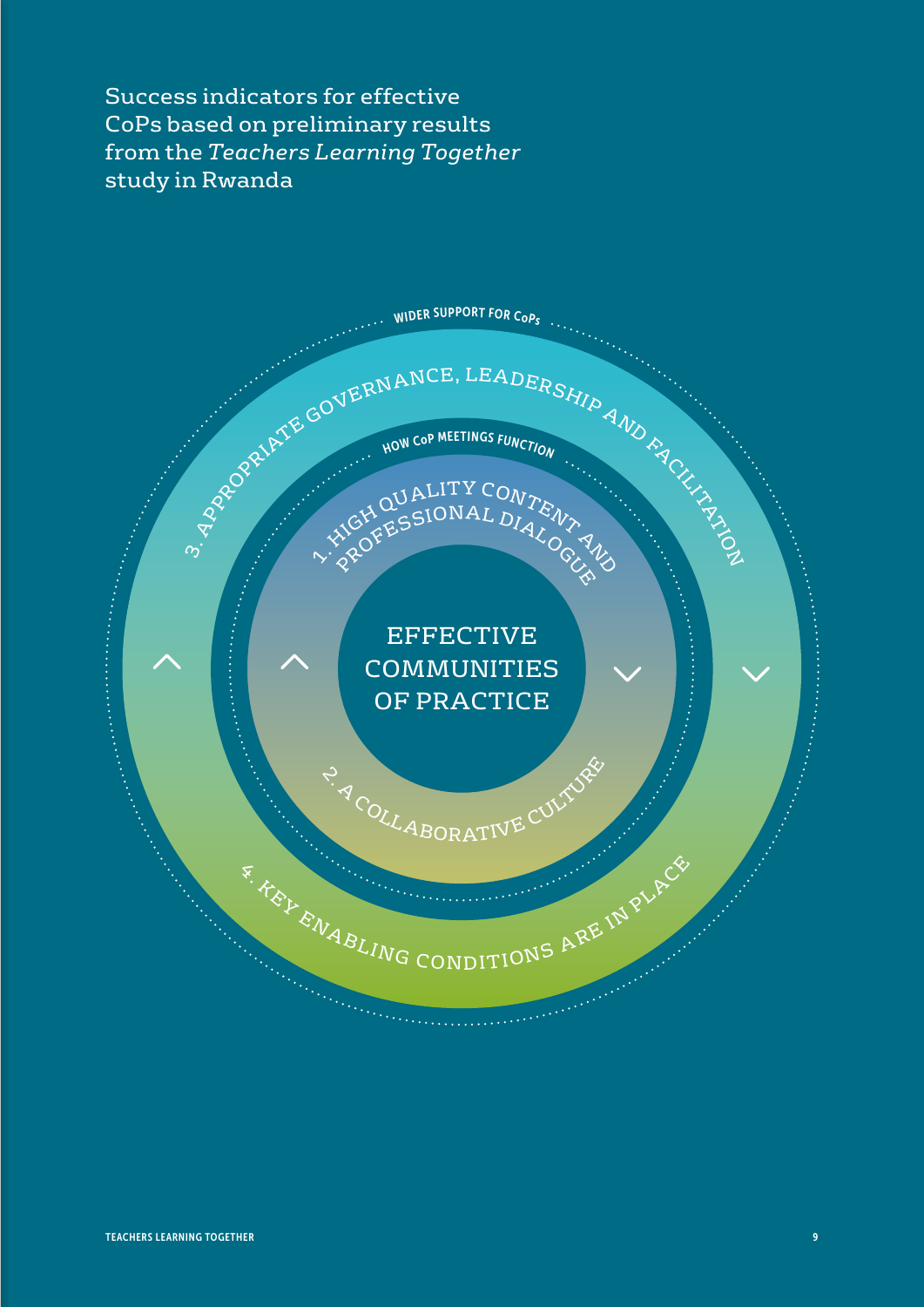# 3. Highlights – preliminary findings from Rwanda

This section offers highlights of preliminary findings, based on quantitative and qualitative results from Rwanda in autumn 2019. Full results and technical papers, including the statistical analyses underpinning the model in section 2, will be published in 2020.

**Finding 1:** CoPs are most effective when the teachers have access to materials which model good teaching practice and this is used to stimulate professional dialogue.

Wider international evidence from high resource contexts suggests that CoPs need access to high levels of external expertise, to avoid recycling and reinforcing poor practice: they 'should not be content agnostic.<sup>'9</sup> Evidence also suggests that CoPs thrive where there is a robust professional dialogue and professionals work together to solve educational issues.10

79% OF TEACHERS IN HIGH PERFORMING CoPs STATE A CLEAR UNDERSTANDING OF HOW TO USE AVAILABLE RESOURCES VS JUST 33% IN LOW PERFORMING CoPs

Our early results show that teachers in Rwanda respond well to stimulus material. Higher performing CoPs use available resources (toolkit, phones, videos, teaching guides) much more frequently than medium and low performing CoPs. For example, 85% of high performing CoPs used videos, compared to only 56% of the lower performing CoPs. Additionally, teachers in high performing CoPs state a better understanding of how to use available resources (79% say they are clear against just 33% in low performing CoPs).

Our teacher survey results also show the importance of a strong professional dialogue: we found a moderate positive correlation between the strength of 'professional dialogue' (as measured by an index) and CoP effectiveness (r=0.651; n=268; p < 0.001). More detailed quantitative analysis $11$  suggests that the following items are statistically significant components of this 'professional dialogue':

Teachers discuss common problems faced in the classroom

Teachers discuss and share solutions to common problems faced in the classroom

There are opportunities for sharing classroom experiences

There are opportunities to share feedback with colleagues

There are opportunities to provide collegiate challenge

There is the opportunity to plan action points to be implemented after the meeting for improving teaching and learning

The content being discussed is relevant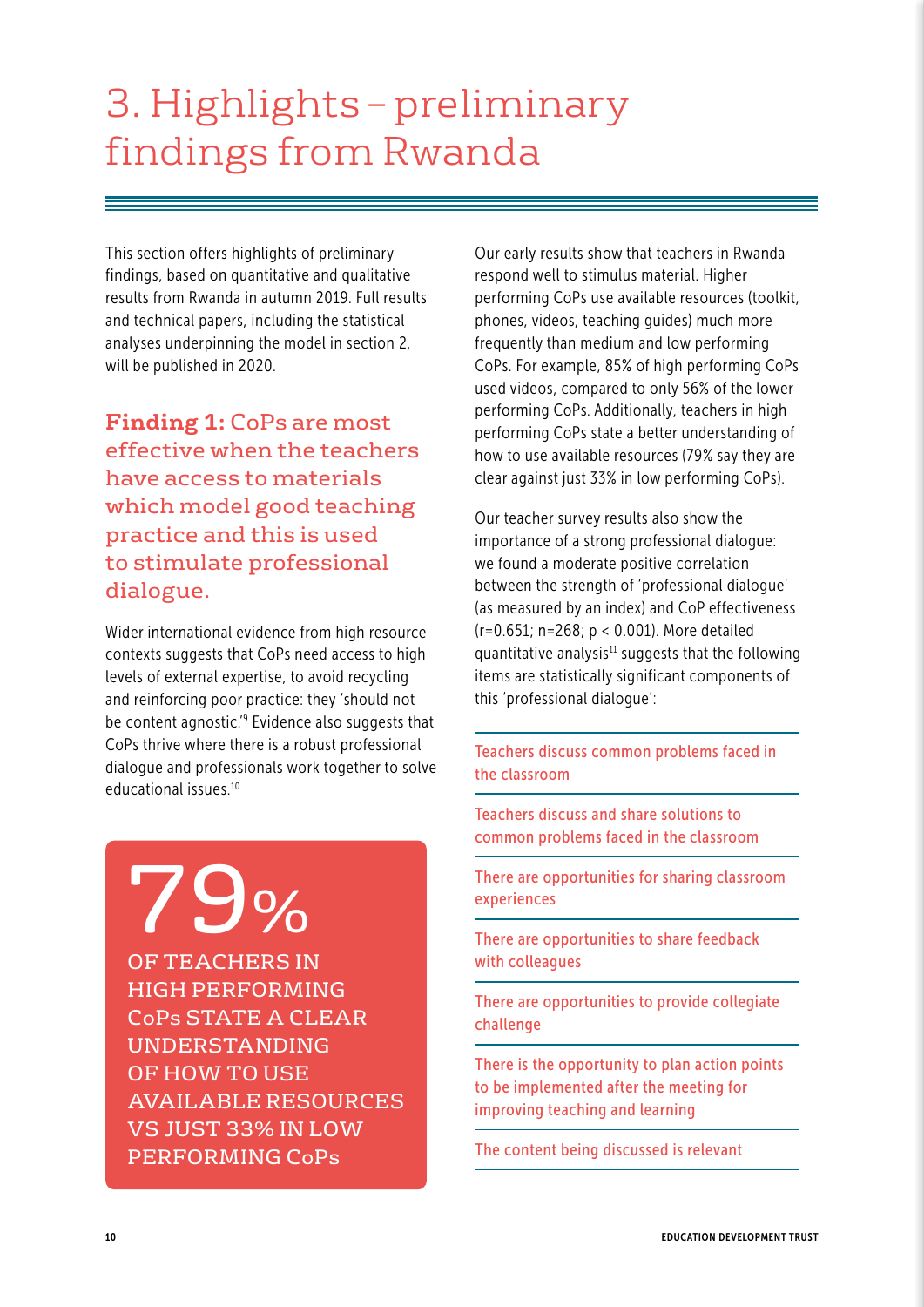The qualitative findings shed light on how this worked to help teachers find solutions to challenges and to generate new knowledge through group reflections:

*'We hold discussions according to the problems we have encountered in our [toolkit] studies… we agree with what to discuss.'* Teacher, Rulindo district

*'CoPs are very good when I encounter any challenge. When I face a challenge while reading the toolkit, I can bring this in the CoP and my colleagues help me understand better.'* Teacher, Gisagara district

*'We are able to share different ideas and on some instructions that we are not able to explain ourselves, our colleagues are able to help us out.'* Teacher, Rutsiro district

### **Finding 2:** Building a collaborative culture is critical to CoP success

Teachers repeatedly shared with us the importance of high quality peer relationships within the CoPs. They emphasized that a culture of collaboration was being built, and how this was critical to the CoP functioning well.

Quantitative analysis from the teacher survey confirms the significance of a collaborative culture to CoP success. An index on 'CoP culture' was created from survey results and we found a moderate positive correlation with CoP effectiveness (r= 0.501; n=272; p < 0.001). More detailed quantitative analysis $12$  suggests that the following items are statistically significant components of this 'collaborative culture':

Levels of trust within the CoP

Levels of active participation

Equal opportunities to participate

Teachers explained to us why this kind of atmosphere was so important. They described how, with the right levels of trust, teachers could solve real problems of teaching practice:

*'What I learnt in CoP is to be free to my fellow teachers, being free to express myself and being free to ask questions where I do not understand or [I] have a problem.'*  Teacher, Gicumbi district

*'In my opinion the CoPs has increased our collaboration on both our relationship because before the CoPs everyone used to do their things on their own but now we are more open to each other like if its certain difficulty, you are free to ask your colleague for guidance so in my opinion I think our collaborations have improved.'* Teacher, Bugesera district

This is a promising finding and it potentially bodes well for sustaining learning and school improvement in the future. International evidence<sup>13</sup> suggests that strong levels of teacher trust can have wider benefits, helping teachers feel more connected and able to seek assistance from peers outside of CoP meetings. In this way, collaborative learning becomes institutionalized and teachers build their professional resilience.

We are unable to conclude at this early stage whether this is yet happening in Rwanda, but there are promising signs that collaborative working is becoming 'the way we do things around here', as captured in the following reflections from teachers:

*'When we meet in the CoPs we discuss about different issues and difficulties encountered in class […] but in addition to that even when you meet your colleague outside the school maybe break time you are able to, there is this communication or this assistance you are free to ask your colleague like how can I deal with such and such a problem so there is such a collaboration between us.'* Teacher, Nyamagabe district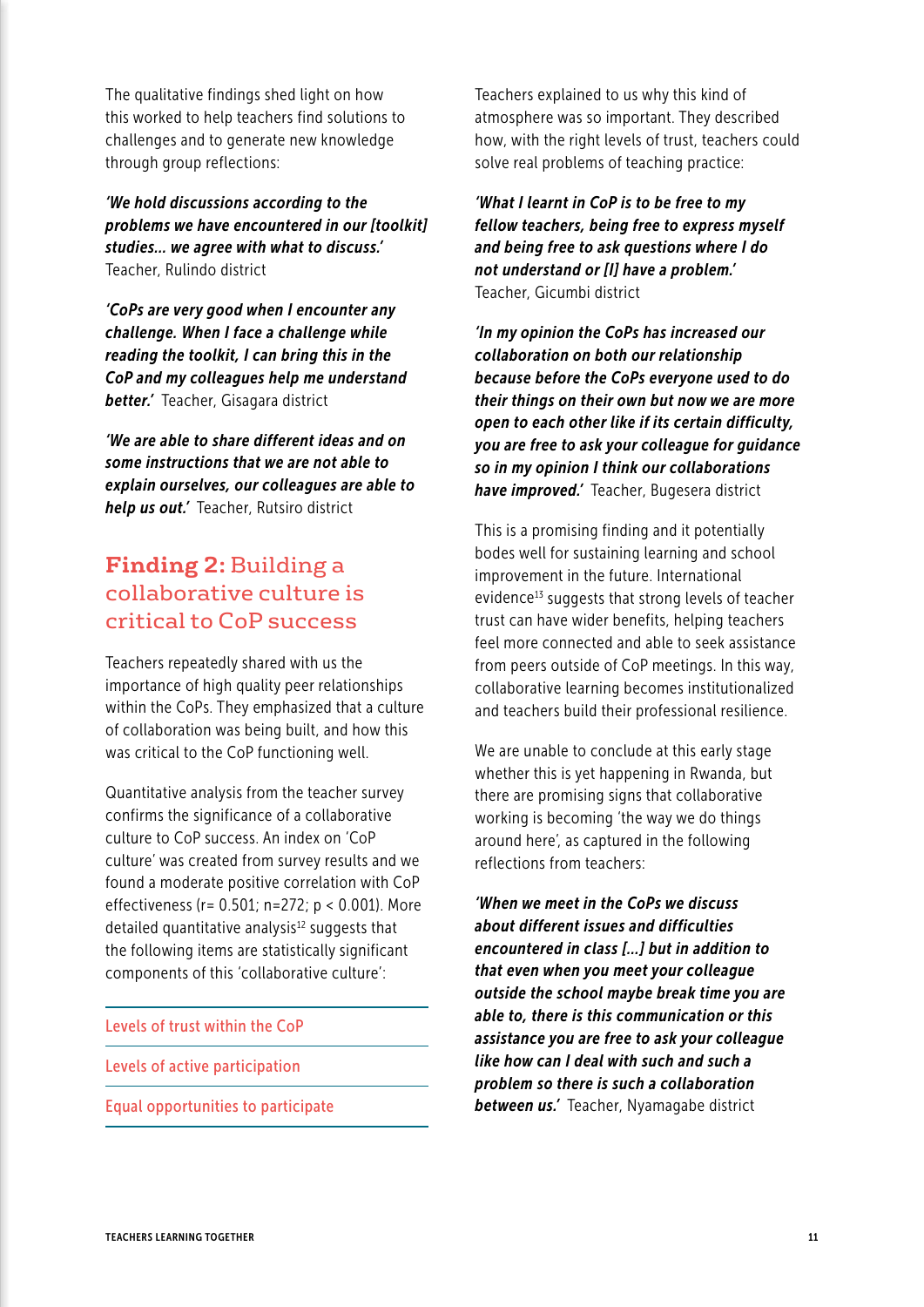*'When it was first introduced we used to say that we don't have time but the school head teacher showed us that actually we were doing CoPs before they were introduced in our school, because every time we encounter a certain difficulty we were able to tell your colleague […]. The CoP helps us because you can't keep difficulties to yourself, when you encounter a certain challenge your colleague helps you and this also helps our students and even the parents because we are improving their children's knowledge.'* Teacher, Nyanza district

## **Finding 3:** CoPs need appropriate governance, leadership and facilitation to thrive, but there are complexities in 'what works' depending on context

How should CoPs be facilitated to ensure that they are effective? What should school leaders be doing to support their success? Our early findings from Rwanda offer several insights into these questions.

Firstly, at a basic level, our findings suggest that school leaders can support CoP performance through basic management effectiveness. They should enable teachers to attend by removing timetabling barriers, for example. School leaders in high performing CoPs were more likely to allow teachers to attend CoP meetings (93%) than in low (81%) performing CoPs.14 Other management techniques, such as following up on CoP meetings were also effective. School leaders and teachers alike described the importance of putting in place accountability structures to follow up on actions from the CoPs, such as making classroom visits

93% OF TEACHERS FROM HIGH PERFORMING CoPs ALLOWED TO ATTEND CoP MEETINGS

for instructional support and tracking the implementation of meeting action points:

*'They make a summary of what they have talked about, discussed about and then they attach the attendance of those who came.'* Head teacher, Kayonza district

*'There are times like in a trimester he [head teacher] attends my class twice to see how we are teaching and how students are doing and give feedback.'* Teacher, Karongi district

Secondly, through correlation analysis, we have been able to explore the importance of different leadership roles played by school leaders (head teachers) and school subject leaders in supporting CoPs:

School leaders (head teachers) are effective when they purposefully step back and delegate CoP responsibility to teachers, acting in more of a 'distributed leadership' style. This is characterised by less frequent involvement in CoPs for example.

School subject leaders play a very different role, providing subject-specific expertise to CoPs. When they have a more 'directive' style of leadership – for example participating in CoPs and providing direct feedback – this is associated with high performing CoPs.

#### Different leadership roles played by school leaders

|                           | <b>School Subject Leads' leadership style</b> |                    | School Leaders' leadership style |                    |
|---------------------------|-----------------------------------------------|--------------------|----------------------------------|--------------------|
|                           | <b>Directive</b>                              | <b>Distributed</b> | <b>Directive</b>                 | <b>Distributed</b> |
| CoP high performing       | 0.231                                         | $-0.213$           | $-0.229$                         | 0.265              |
| <b>CoP low performing</b> | $-0.293$                                      | 0.228              | 0.362                            | $-0.317$           |

Correlation analysis between self-evaluated CoP performance, and leadership styles (p < 0.001)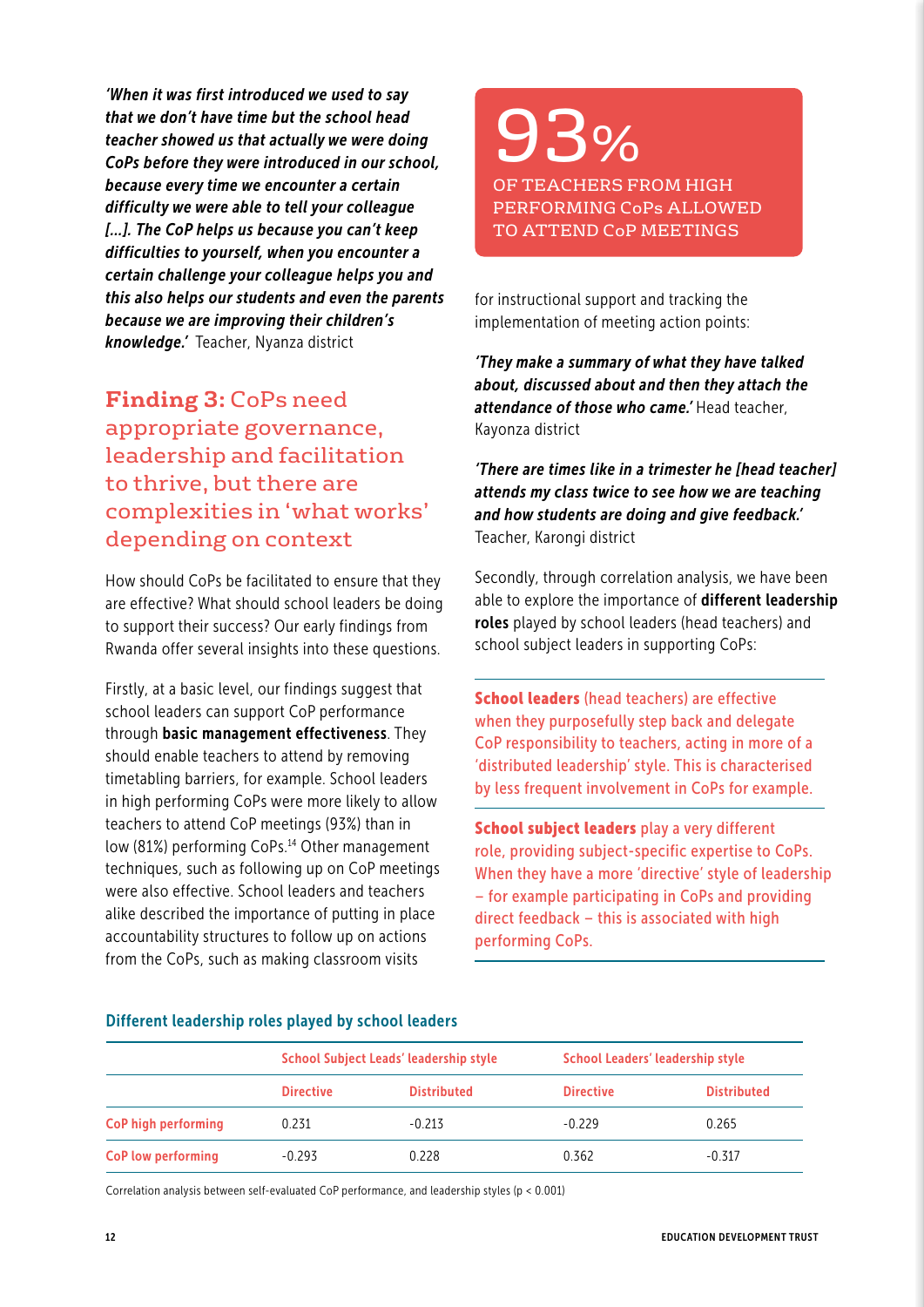# A maturity model for CoPs?

The qualitative analysis suggests that CoPs' needs – in terms of governance, leadership and facilitation – may change over time.

Teachers described how, as capacity was built, they could take on more management themselves. They were more autonomous in designing the agenda and moderating meeting discussions. They described how they decided on key roles, often rotating positions to ensure equity.

School leaders and teachers both recognized that the way that CoPs were managed therefore needed to evolve over time, as teacher capacity grew.

The best school leaders clearly recognized the need to gradually adjust their leadership style over time, standing back as the CoP model embedded.

This is a potentially an important nuance for CoP success indicators: more research is needed to understand how these indicators may be mediated by the maturity stage of the CoP.

It is also potentially an important finding for policymakers and programmers designing school leadership training: leaders should be equipped with the skills to recognize teacher capacity and to evolve their leadership styles over time to optimize their impact throughout the CoP lifecycle.

*'Our CoPs are conducted in a way that after each CoP, we choose someone who will chair the next CoP but nowadays we do a semester plan… like a timetable showing each one and the date they will chair the meeting so when the date comes they prepare the meeting, they prepare the agenda and what we have to discuss in that meeting.'* Teacher, Nyamagabe district

*'When the CoP first started, our presence in the CoPs was key, but now that the system has strengthened, we do not need to be in CoPs for them to actually happen or for the teachers to put the effort in it the system is now stronger, we don't need to supervise these CoPs whether you are there or you are not the CoPs happen like effectively.'* Headteacher, Kayonza district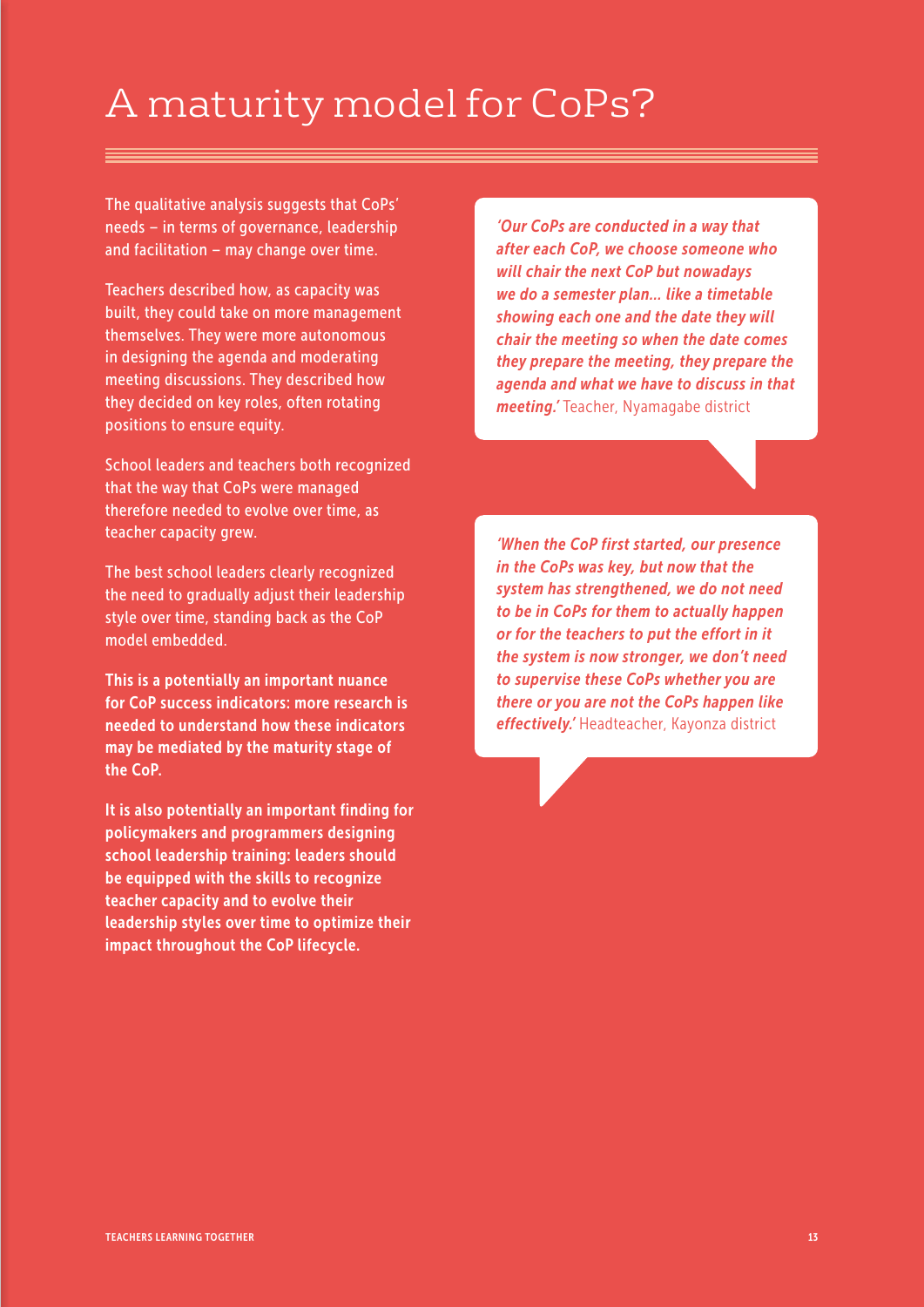## **Finding 4:** Key enabling conditions need to be in place to ensure CoPs are effective

The findings suggest that a range of basic conditions need to be in place to ensure that CoPs are effective. Most of these come as no surprise: teachers need the right time and space. Teacher survey results show a clear correlation between these factors and CoP effectiveness:

63% of teachers in high performing CoP strongly agree that there is an **adequate** venue for CoP meetings vs. 41% in low performing CoP

56% of teachers in high performing CoP strongly agreed that **time allocation is** adequate vs. just 28% in low performing CoP

What is less clear at this early stage is whether other factors – such as the language of discussion or teacher subject knowledge – make a difference to CoP effectiveness.

In terms of language, teachers in Rwanda are currently advised to use the language of instruction (English) for CoPs focusing on English teaching skills, in order to support language practice. However, early feedback from teachers suggests that more flexibility to code switch may be beneficial. Teachers repeatedly told us that, in practice, both Kinyarwanda and English are used, and that Kinyarwanda is more popular. The teachers explained that they mix the languages to aid their comprehension:

*'We mostly use Kinyarwanda but in English CoPs we try to mix with some English but the most language we use here is Kinyarwanda.'*  Teacher, Bugesera district

*'In English CoP we often use English, but we also mix with Kinyarwanda to make us understand better but in Maths we use Kinyarwanda.'* Teacher, Huye district

#### Teacher survey results show a clear correlation between key enabling conditions (space and time) and CoP effectiveness:

High performing CoP **Low performing CoP** 



Percentage of teachers who strongly agree there is an adequate venue for CoP meetings

Percentage of teachers who strongly agree time allocation is adequate

This is worth further exploration during the final phase of the research, to understand whether use of language effects CoP impact over time.

A further area of enquiry in the baseline was teacher subject knowledge (self-assessed). At this early stage we found no simple relationship between teacher subject knowledge and CoP effectiveness. In the final phase of the research, we would like to explore whether this can be a limiting factor for CoP effectiveness, and whether there are differences between English and maths **Subsequentary of the Control Control Control Control Control Control Control Control Control Control Control Control Control Control Control Control Control Control Control Control Control Control Control Control Control**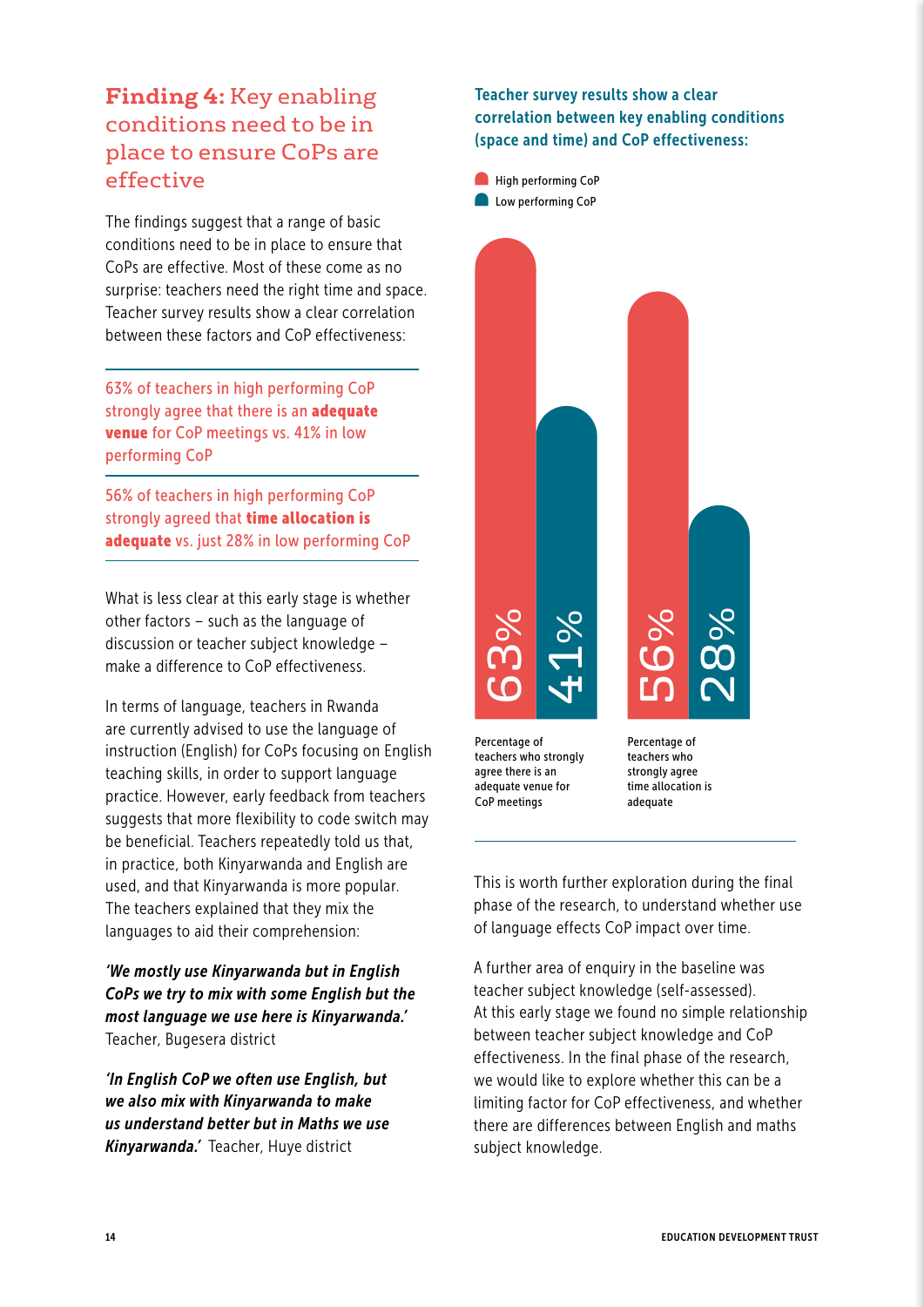# 4. Next steps

This report outlines preliminary insights from the *Teachers Learning Together* baseline research in Rwanda. Findings are already being used to support ongoing programme adaptations and improvements across Rwanda. Results from the Kenya baseline will be available in early 2020. The final phase of the *Teachers Learning Together* research will include:

1 An overall impact analysis of the Rwanda and Kenya CoPs in relation to teacher level outcomes, to address Research Question 1.

2 Testing of the draft CoP model and the 15 success factors, drawing on findings from Kenya and the impact analysis at endline.

3 An exploration of the similarities and differences between the CoPs in Kenya and Rwanda.

The early findings have also raised key lines of enquiry which we will seek to explore in the final research phase:

4 How far have the CoPs cultivated a wider and more sustainable school improvement culture?

5 What further evidence is there of a CoP maturity model and do CoP success factors change over time?

6 Are there further enabling  $-$  or limiting  $$ factors for CoPs? Can we explore the significance of factors such as the language of discussion and teacher subject knowledge?

#### **References and notes**

1. Coffey (2017) Endline Evaluation Report: Step change window.

2. E.g. Hanushek, E. (2010) The difference is great teachers. In Weber, K. Waiting for Superman: How we can save America's failing public schools.

3. Popova, A., Evans, D. K. & Arancibia, V. (2016) Inside inservice teacher training: What works and how do we measure it?

4. Popova, A., Evans, D. K. & Arancibia, V. (2016) Inside inservice teacher training: What works and how do we measure it?

5. Cordingley, P., Higgins, S. Greany, T., Buckler, N., Coles-Jordan, D., Crisp, B., Saunders, L., & Coe, R. (2015) Developing Great Teaching: Lessons from the international reviews into effective professional development. Teacher Development Trust.

6. Education Commission. (2019). Transforming the Education Workforce: Learning Teams for a Learning Generation. New York: Education Commission

7. CoP roll out in Rwanda happens in 3 waves over the course of one academic year. A second implementation phase in Year 2 will then deliver a more reflective approach for the facilitation of the CoPs. This analysis will be driven by a hypothesis around the differences in exposure level between teachers in Wave 1 and Wave 3, and a related hypothesis around a 'maturity model' as the intervention moved into its second, reflective phase.

8. Principal component analysis (PCA) is a statistical technique that is used to analyse the interrelationships among a large number of variables and

to explain these variables in terms of a smaller number of variables, called principal components, with a minimum loss of information. http://www.real-statistics.com/ multivariate-statistics/factoranalysis/principal-componentanalysis/

9. Jensen, B., Sonnemann, J., Roberts-Hull, K., & Hunter, A. (2016) Beyond PD: Teacher Professional Learning in High-Performing Systems. Teacher Quality Systems in Top Performing Countries. National Center on Education and the Economy.

10. Fullan, M. and Hargreaves, A (2013) The power of professional capital. With an Investment in Collaboration, Teachers Become Nation Builders. Journal of Staff Development, v34 n3 p36-39 Jun 2013

11. Principal component analysis (PCA) was used in the analysis, and to create the index. See footnote viii

12. Principal component analysis (PCA) was used in the analysis, and to create the index. See footnote viii

13. Leana, C. (2011) The Missing Link in School Reform. In Stanford Social Innovation Review. Fall 2011. Pp30-35

14. Source: teacher survey